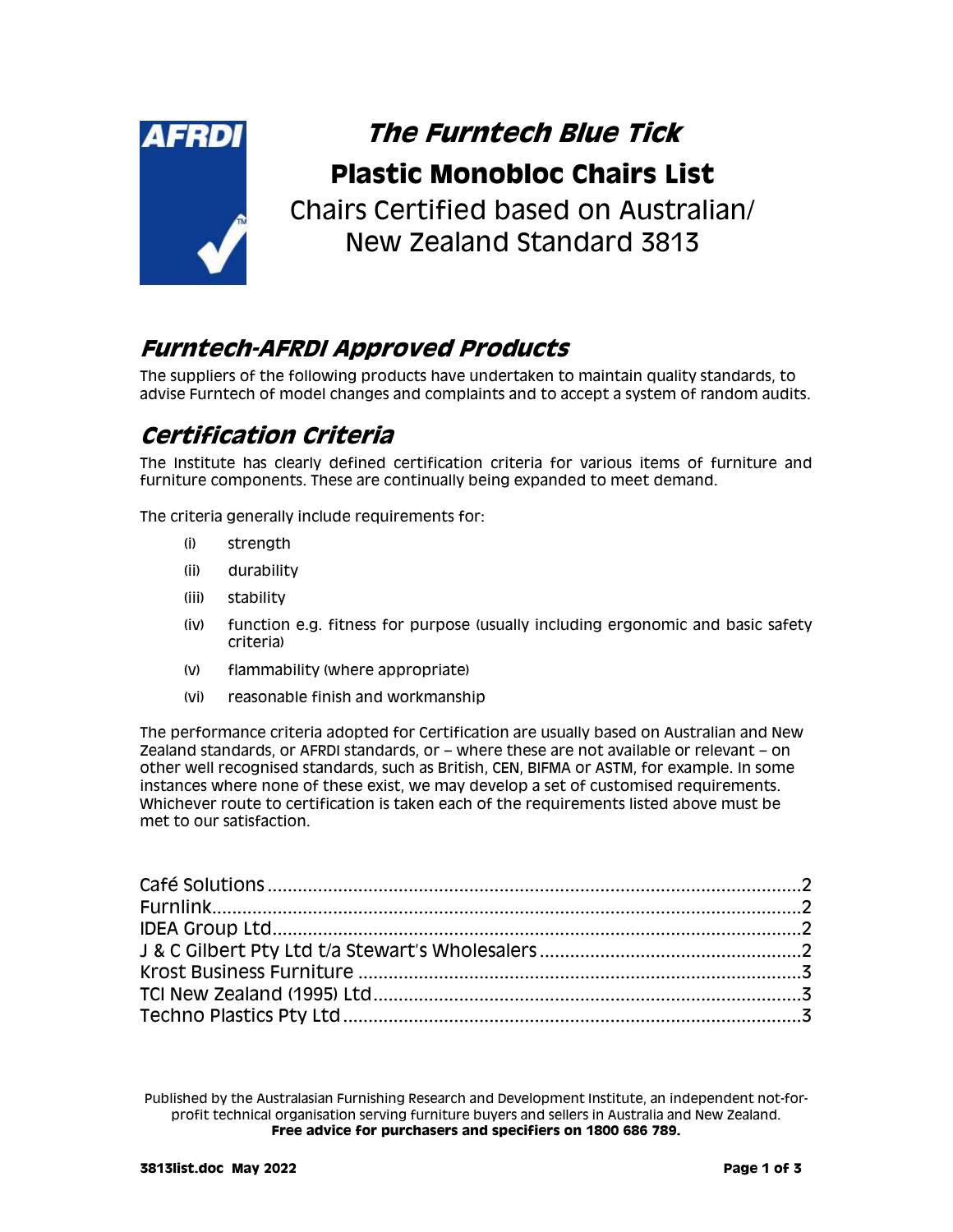# **The Furntech-AFRDI Plastic Monobloc Chair List**

Published by the Australasian Furnishing Research and Development Institute an independent not-forprofit technical organisation serving furniture buyers and sellers in Australia and New Zealand. **Free advice for purchasers and specifiers on 1800 686 789.**

<span id="page-1-2"></span><span id="page-1-1"></span><span id="page-1-0"></span>

| Café Solutions                                                    |                                                                           |                                                       |                                               |                     |
|-------------------------------------------------------------------|---------------------------------------------------------------------------|-------------------------------------------------------|-----------------------------------------------|---------------------|
| Phone: (07) 3205 1616                                             | Website: www.cafesolutions.com.au<br>sales@cafesolutions.com.au<br>Email: |                                                       |                                               |                     |
| <b>Product</b>                                                    |                                                                           | <b>Test Level</b>                                     | <b>Expiry Date of</b><br><b>Certification</b> | <b>Reference No</b> |
| Specta Plastic Chair<br>Black, White, Orange, Brown &<br>Charcoal | Certificate                                                               | Heavy duty<br>up to 135 kg                            | 2/4/23                                        | 15324/1             |
| Furnlink                                                          |                                                                           |                                                       |                                               |                     |
| Phone: 1300 850 904                                               | Email:                                                                    | Website: www.furnlink.com.au<br>sales@furnlink.com.au |                                               |                     |
| <b>Product</b>                                                    |                                                                           | <b>Test Level</b>                                     | <b>Expiry Date of</b><br>Certification        | <b>Reference No</b> |
| Siesta Snow Chair<br><b>Black</b>                                 | Certificate                                                               | Heavy duty<br>up to 135 kg                            | 15/5/24                                       | 15951/1             |
| Ares Chair<br>Anthracite                                          | Certificate                                                               | Heavy duty<br>up to 135 kg                            | 1/7/24                                        | 16014/1             |
| IDEA Group Ltd                                                    |                                                                           |                                                       |                                               |                     |
| Phone: 0011 356 2133 3994                                         | Website:<br>Email                                                         | f.uberti@ideagroupco.eu                               |                                               |                     |
| <b>Product</b>                                                    |                                                                           | Test Level                                            | <b>Expiry Date of</b><br><b>Certification</b> | <b>Reference No</b> |
| California Chair<br>Graphite                                      | Certificate                                                               | Modified<br>AS/NZS 3813<br>up to 110 kg               | 24/10/22                                      | 14943/1             |
| PISA Chair<br>White, Anthracite                                   | Certificate                                                               | Modified<br>AS/NZS 3813<br>up to 110 kg               | 30/9/23                                       | 15612/1             |
| J & C Gilbert Pty Ltd t/a Stewart's Wholesalers                   |                                                                           |                                                       |                                               |                     |
| Phone: (07) 3265 2246                                             | Website:<br>Email:                                                        | jgilbert@stewartsales.com                             |                                               |                     |
| <b>Product</b>                                                    |                                                                           | <b>Test Level</b>                                     | <b>Expiry Date of</b><br><b>Certification</b> | <b>Reference No</b> |
| Pipee Side Chair                                                  | Certificate                                                               | Heavy duty                                            | 5/9/22                                        | 13605/1             |

#### **Blue Tick Approved Products**

up to 110 kg

**The suppliers of the listed products have undertaken to maintain quality standards, to advise Furntech-AFRDI of model changes and complaints, and to accept a system of random audits.**



<span id="page-1-3"></span>Blue